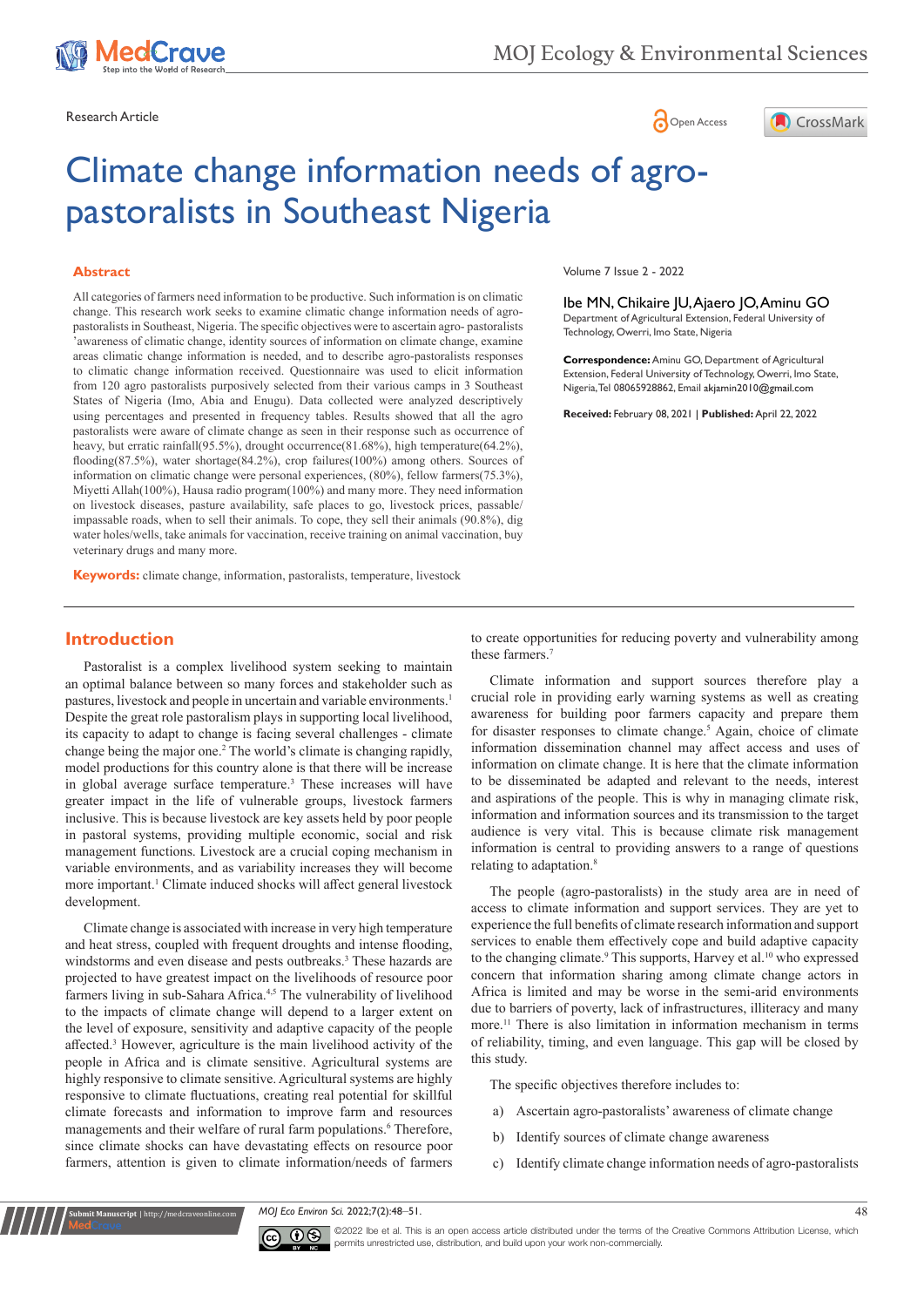d) Determine agro-pastoralists responses to climate change information received.

# **Methodology**

This study was conducted in Southeast agro-ecological zone of Nigeria. The zone is made up of five (5) states-Abia, Anambra, Ebonyi, Enugu and Imo (Figure 1). The zone occupies a total land mass of about 10, 952, 400 hectares with a population figure of about 35,381,729 persons in 2021 projected from 2006 National Population Commission Census figure (NPC, 2006). The 2-stage sampling technique was adopted in the process of sample selection. The first stage was the purposive selection of three states from the Southeast agro-ecological zone with heavy presence of agro-pastoralists (Abia, Enugu and Imo). The second stage involved the random selection of 120 agro-pastoralists from the list of 1200 agro-pastoralists in the three states. Both primary and secondary data sources were used. All the objectives were analyzed using percentages presented in tabular forms.



**Figure 1** Map of Southeast, showing the sampled States of Imo, Abia and Enugu.

# **Results and discussion**

#### **Climate change awareness of agro-pastoralists**

Table 1 showed that climate change is real. The indicators of climate change awareness includes high, but erratic rainfall (95.8%), drought occurrences (81.6%), occurrence of severe floods (87.5%), early cessation of rains (98.3%), occurrence of diseases/ pests (91.6%), late rainfall onset (72.5%), water shortage (84.2%), food shortage (69.2%), crop failure/ low crop yield (100%), constant unstable winds (72.5%), and pasture shortage (99.2%) were all observed and seen by the agro-pastoralists. These signs showed that climate is really changing. Too much dry spell is really threatening pastoral economy as grasses die early and water sources dry up leaving the animals at the mercy of artificial lakes.

In a study on climate risk management information in Kenya, Egeru,<sup>12</sup> observed that in order to cope and adapt to climate change, pastoralists must first perceive that there is a risk caused by changes taking place. Result of the study showed that pastoralists (99%) in the sub-region perceived that the climate has changed in the sub-region with increase in temperatures (72.2%) and high but erratic rainfall (94.0%). Further, 91%, 52% and 47% of the pastoralists noted that drought, floods, and hailstorms were common in the subregion. He also noted that there has been a shift in the onset period of rainfall from the 'traditional' pattern (March to April) that was known to the community to unpredictable and reliable onset and cessation.

**Table 1** Climate change awareness of pastoralists

| <b>Awareness indicator</b>    | Percentage |
|-------------------------------|------------|
| High but erratic rainfall     | 95.8       |
| Drought occurrences           | 81.6       |
| Temperatures too high         | 64.2       |
| Occurrence of severe flood    | 87.5       |
| Early cessation of rain       | 98.3       |
| Constant unstable winds       | 72.5       |
| Early rainfall onset          | 75.8       |
| Occurrences of diseases/pests | 91.6       |
| Late rainfall onset           | 72.5       |
| Water shortage                | 84.2       |
| Food shortage                 | 69.2       |
| Crop failures/ low yield      | 100        |
| Pasture shortage              | 99.2       |
|                               |            |

#### **Sources of climate change awareness**

Table 2 revealed the various sources of information on climate change available to the pastoralists. These includes personal experiences (80%), fellow farmers/friends (75.3%), Miyetti Allah association (100%), Hausa radio program (100%), Arabic schools (75.8%), meetings (95.8%), mobile phones (98.3%) among many others. In a study by Egeru,<sup>12</sup> pastoralists agreed to have received information from radio, traditional rulers, healers/medicine men, indigenous knowledge through observations of animal movements, cloud formation, plant flowering process, sign/shapes of moon, sunset/ dawn, and animal signs among many others. In a work by Kirui et al.,<sup>5</sup> on access to climate information in Kenya, the results indicates that radio is the primary source of climate information in the study area. This is supported by the fact that the highest number of respondents own radios (70%, 72% and 43% in sub-humid, semi-arid and arid zones respectively) with a few respondents owning both radio and television. Inter-personal contacts turned out to be a valuable source of climate forecast information. Most farmers depend on what they hear from friends, relatives, neighbors, administration personnel (chiefs and sub-chiefs).<sup>6</sup> The results suggest that extension agents are very effective in reaching the vulnerable people with climate information and support services that are necessary for building adaptation. Extension agents have regular contacts with rural farming communities.

### **Climate risk information needs**

Information is vital for the farmer to be successful, productive and enterprising. Table 3 revealed the climatic risk information needed by the agro-pastoralists to keep business going. The information needed includes pasture availability (87.5%). Animals feed on grasses, its availability ensures the life and health of the animals, while its unavailability threatens both the pastoralists and the animal subsectors. So agro-pastoralists need vital/reliable information on pasture availability. Livestock diseases (97.5%), is another information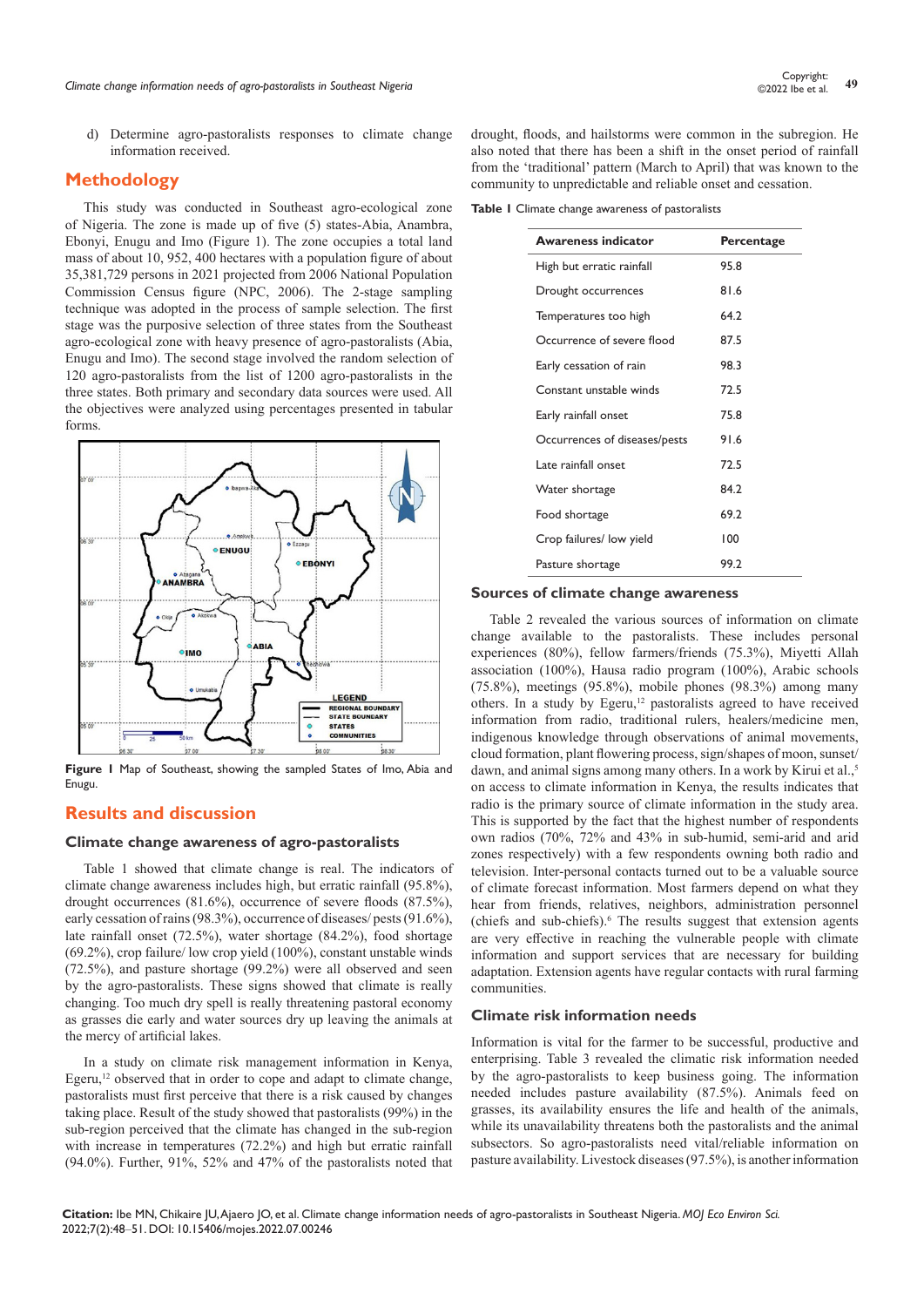need of the respondents. The pastoralists need this vital information for the survival and existence of animals and family. They need information on markets for livestock and livestock products (98.3%). Livestock rearing is business and pastoralists would no doubt sell for consumption and other reasons. Sales may be to restock, enlarge or reinvestment of the farm. They need information on drought (99.2%), forecasts on floods (88.3%), water/watering locations (90%), forecast of rainfall onset (95%), livestock purees (98.3%), passable and impassable roads (99.2%), when to sell livestock (96.6%) among other climatic information needs.

| Table 2 Sources of climate change awareness |  |  |  |
|---------------------------------------------|--|--|--|
|---------------------------------------------|--|--|--|

| <b>Sources</b>                | Percentage |
|-------------------------------|------------|
| Personal experiences          | 80         |
| Fellow farmers/friends        | 75.3       |
| Miyetti-Allah Association     | 100        |
| Hausa radio programme         | 100        |
| Newspapers/printed papers     | 95.8       |
| Mosque                        | 85.8       |
| Arabic schools                | 75.8       |
| Television                    | 86.6       |
| Internet                      | 41.6       |
| Government extension agencies | 41.6       |
| <b>Meetings</b>               | 95.8       |
| Mobile phones                 | 98.3       |

**Table 3** Climate risk information needs of agro-pastoralists

| <b>Areas of information needs</b>        | Percentage |
|------------------------------------------|------------|
| Information on pasture availability      | 87.5       |
| Livestock diseases                       | 97.5       |
| Markets for livestock /livestock product | 98.3       |
| Information on drought                   | 99.2       |
| Forecasts on floods                      | 88.3       |
| Water and watering location              | 90         |
| Forecast of rainfall onset               | 95         |
| Livestock purees                         | 98.3       |
| Passable /impassable roads               | 99.2       |
| When to sell livestock                   | 96.6       |
| Veterinary services                      | 95         |
| Adaptation technologies                  | 98.3       |
| Financial/credit support                 | 92.5       |
| Safer places to relocate                 | 90.8       |

As agro-pastoralists move, they see communities of people and observe whether they are welcomed or not, if peace exist in the community or not for them to stay or leave, where old hostilities exist, pastoralists move away immediately for fear of possible attacks. Other information needs are veterinary services (95%), adaptation technologies (98.3%), financial/ credit support (92.5%), and lastly safer places to relocate (90.8%). All of this avenues of knowledge promote agro business, health, peaceful co-existence of both man and animals and survival of business. It is therefore not out of place for agro pastoralists to be in great need of such climate information for the growth of their business enterprise. Every member of the community is concerned about the nature of rainfall, drought and diseases during the up-coming season. Therefore, as the season approaches conjectures about the likely rainfall scenario (such as amount, on-set and distribution) constitute the most common topic in social encounters.

#### **Responses to climate information needs**

Whether agro-pastoralists got the information needed for survival or not, they elicit certain responses to different information types. It is natural to react to external stimuli immediately. Table 4 showed that the pastoralists sold some animals (90.8%), this was to prepare for future hardship and avoid total loss of revenue and major livelihood assets. Some also shifted animals rearing/stocking to dry seasons. The digging of water holes/ cisterns (86.6%), moving animals closer to water holes/points (98.3%), prepare to shift completely to another place (85%), moving animals to diseases/pest free areas (100%) were done to keep business/family live going. Pest and diseases alerts made agro pastoralists to purchase /buy veterinary drugs (91.6%), and perform livestock health protection rituals by shifting their animals to disease free areas as earlier said. Others train in animal vaccinations (90.8%), so they can treat their animals without trekking long distance to meet the veterinary doctors. They also burn surrounding bushes to curb disease/pest infestations.

**Table 4** Pastoralists responses to climate risk information received

| <b>Responses/actions</b>            | <b>Frequency</b> | Percentage |
|-------------------------------------|------------------|------------|
| Sell some animals                   | 109              | 90.8       |
| Shift animals to dry season         | 94               | 78.3       |
| Dig water hole / cistern for water  | 104              | 86.6       |
| Adjust income/expenditure           | 87               | 72.5       |
| Prepare to shift another place      | 102              | 85         |
| Move animals closer to water log    | 118              | 98.3       |
| Take animals for vaccination        | 109              | 90.8       |
| Buy veterinary drugs                | 110              | 91.6       |
| Train in animal vaccination         | 120              | 90.8       |
| Shift animals to disease free areas | 120              | 100        |
| Burn bushes to curb infestation     | 94               | 78.3       |

The above agrees with Egeru, $12$  who opined that upon receiving drought early warning information, pastoralists typically respond by preparing and shifting their livestock to dry season grazing areas with pasture and water, performing ritual sacrifices to evoke protection against drought and storing food from their garden harvest, splitting and selling firewood and charcoal, informally sensitizing other community members, and preparing to shift to other places with food and water among other actions.

Some created waterways and embankments around the homesteads, informing other community members. Other response options taken included: staying alert and identification raised areas, moving away from areas adjacent to rivers and planting crops on higher grounds among other actions. In addition, pastoralists who received rainfall